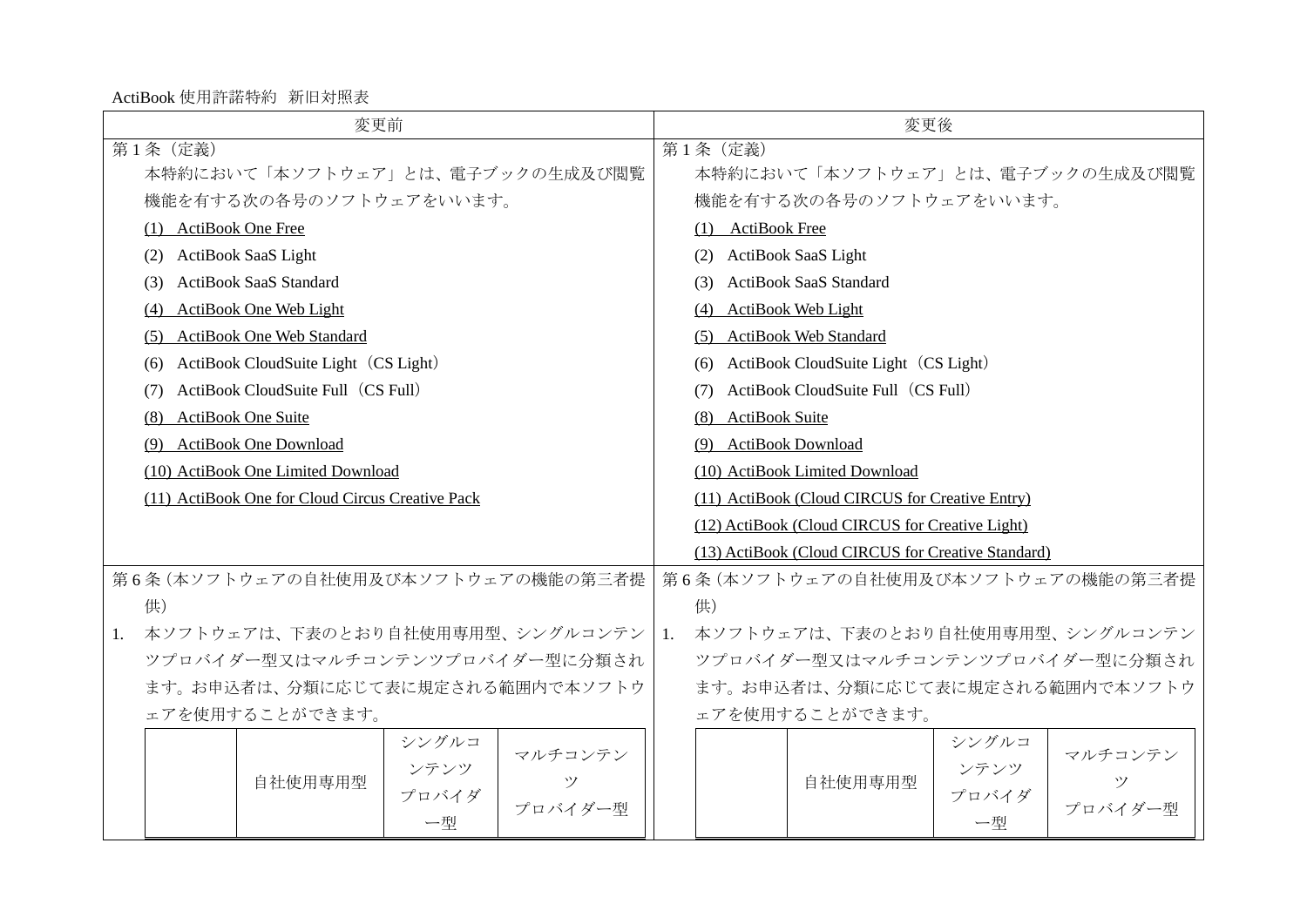| 変更前 |                                          |                                                                                                                                                                                                                         |        | 変更後                                                                                                                                                                                                                                                                                                                       |  |                    |                                                               |                                                                                                                                  |    |                                                               |                                                                                                                                                                                                                                                                     |
|-----|------------------------------------------|-------------------------------------------------------------------------------------------------------------------------------------------------------------------------------------------------------------------------|--------|---------------------------------------------------------------------------------------------------------------------------------------------------------------------------------------------------------------------------------------------------------------------------------------------------------------------------|--|--------------------|---------------------------------------------------------------|----------------------------------------------------------------------------------------------------------------------------------|----|---------------------------------------------------------------|---------------------------------------------------------------------------------------------------------------------------------------------------------------------------------------------------------------------------------------------------------------------|
|     | 本ソフト<br>ウェアの<br>種類                       | <b>ActiBook Free</b><br>$\bullet$<br>ActiBook<br>$\bullet$<br>SaaS Light<br>ActiBook<br>$\bullet$<br>SaaS Standard<br>ActiBook One<br>$\bullet$<br><b>Web Light</b><br>ActiBook One<br>$\bullet$<br><b>Web Standard</b> | なし     | ActiBook<br>$\bullet$<br>CloudSuite<br>Light (CS<br>Light)<br>ActiBook<br>$\bullet$<br>CloudSuite<br>Full (CS Full)<br>ActiBook One<br><b>Suite</b><br>ActiBook One<br>$\bullet$<br>Download<br>ActiBook One<br>$\bullet$<br>Limited<br>Download<br>ActiBook One<br>Cloud<br>for<br><b>Circus</b><br><b>Creative Pack</b> |  | 本ソフト<br>ウェアの<br>種類 | $\bullet$<br>$\bullet$<br>$\bullet$<br>$\bullet$<br>$\bullet$ | <b>ActiBook Free</b><br>ActiBook<br>SaaS Light<br>ActiBook<br>SaaS Standard<br>ActiBook Web<br>Light<br>ActiBook Web<br>Standard | なし | $\bullet$<br>$\bullet$<br>$\bullet$<br>$\bullet$<br>$\bullet$ | ActiBook<br>CloudSuite<br>(CS)<br>Light<br>Light)<br>ActiBook<br>CloudSuite<br>Full (CS Full)<br><b>ActiBook</b><br>Suite<br><b>ActiBook</b><br>Download<br><b>ActiBook</b><br>Limited<br>Download<br><b>ActiBook</b><br>(Cloud<br><b>CIRCUS</b><br>for<br>Creative |
|     | 自社使用<br>$\ddot{\times}$                  | 可                                                                                                                                                                                                                       | 条件付き可  | 可                                                                                                                                                                                                                                                                                                                         |  |                    |                                                               |                                                                                                                                  |    | $\bullet$                                                     | Entry)<br><b>ActiBook</b>                                                                                                                                                                                                                                           |
|     | 本ソフト<br>ウェアの<br>機能の第<br>三者提供<br>$\times$ | 不可                                                                                                                                                                                                                      | 1社に限り可 | 何社でも可                                                                                                                                                                                                                                                                                                                     |  |                    |                                                               |                                                                                                                                  |    | $\bullet$                                                     | (Cloud<br><b>CIRCUS</b><br>for<br>Creative<br>Light)<br><b>ActiBook</b><br>(Cloud                                                                                                                                                                                   |